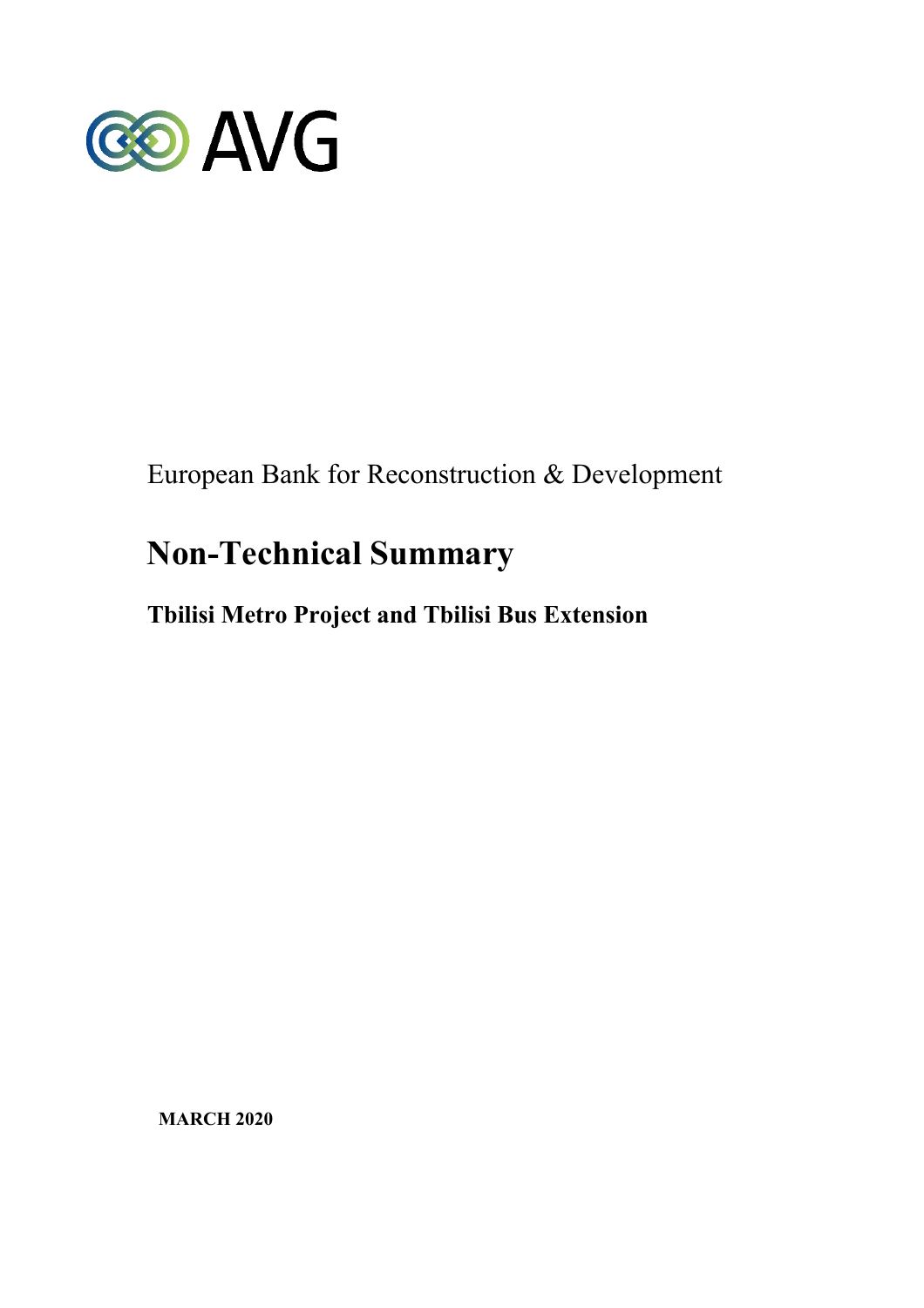## **DRAFT CONFIDENTIAL**

## **DATE: MARCH 2020**

**Issue/ revision:** 

Draft NTS REPORT Rev1. 10.03.2020 Draft NTS REPORT Rev2. 19.03.2020 Final Report 31.03.2020

AVG – Sustainable Development Consulting

Kyrylivska Str. 69B Kyiv, 04080 Ukraine Phone: +38 (097) 9535807 www.avgroup.pro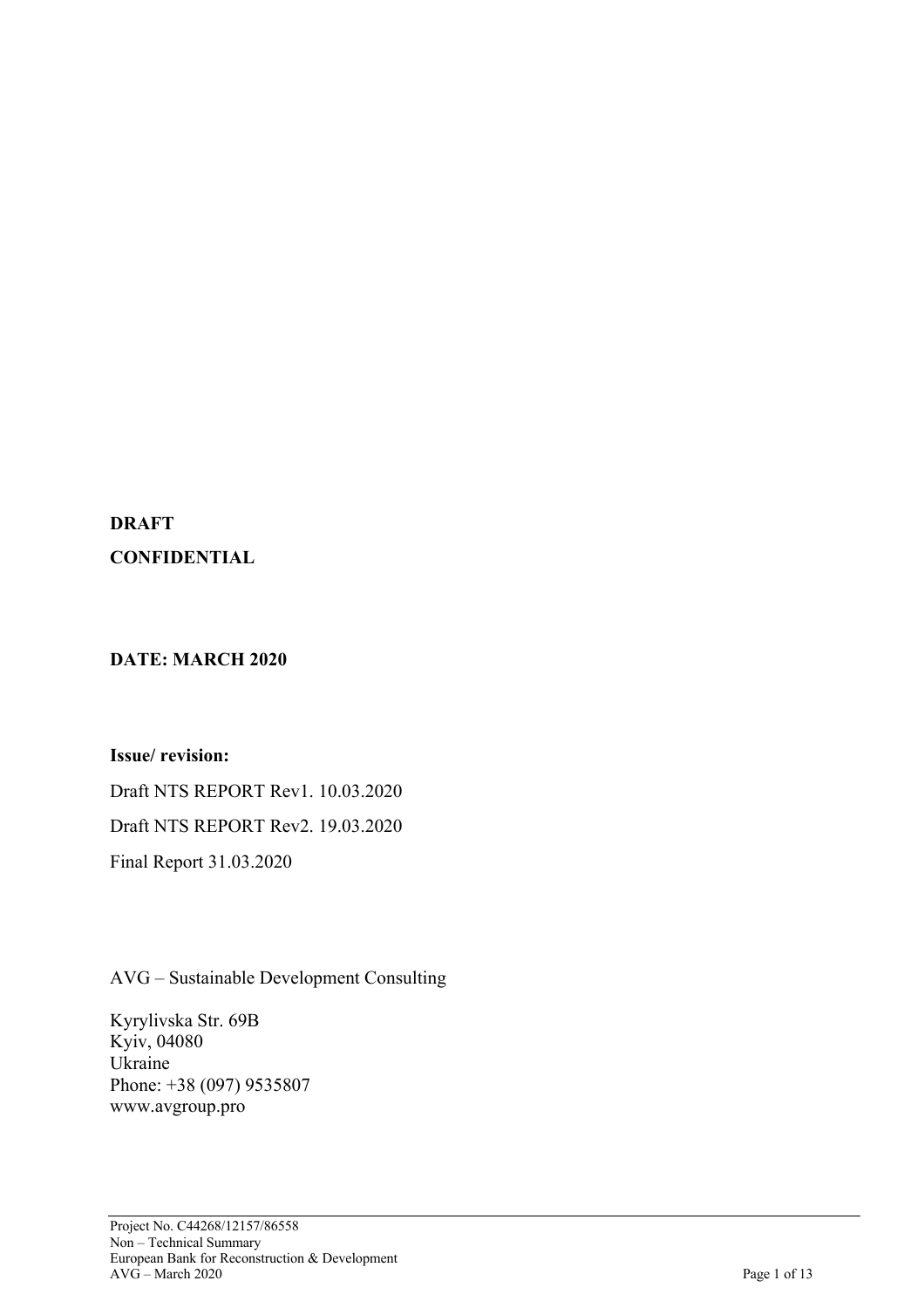## **CONTENT**

| 5. ENVIRONMENTAL BENEFITS, ADVERSE IMPACTS AND MITIGATION     |  |
|---------------------------------------------------------------|--|
| 6. SOCIAL BENEFITS, ADVERSE IMPACTS AND MITIGATION MEASURES 8 |  |
|                                                               |  |
|                                                               |  |
|                                                               |  |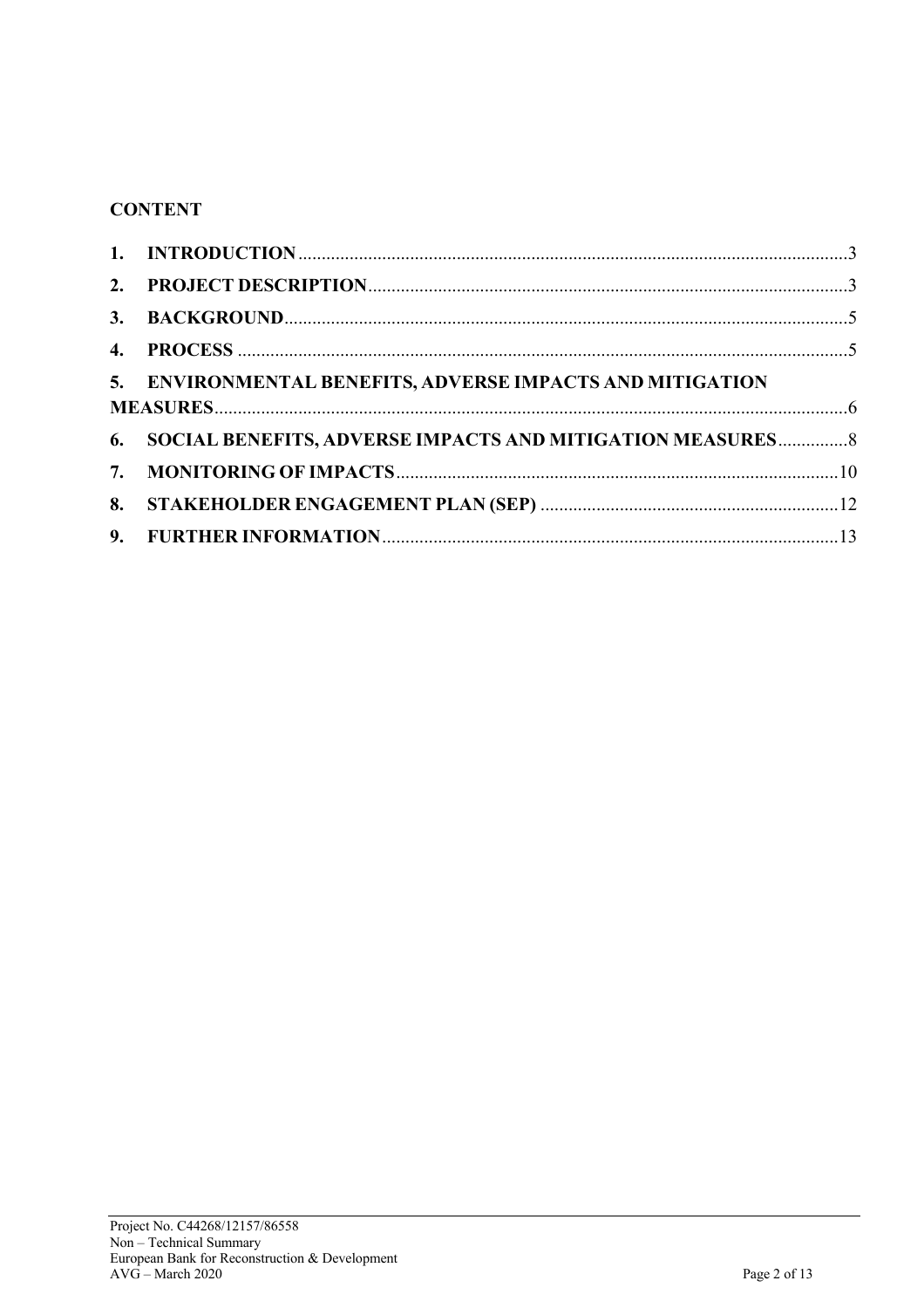## **1. INTRODUCTION**

EBRD is considering provision of a sovereign loan of up to EUR 60 million to Georgia, for the benefit of the Tbilisi Transport Company Ltd (the "Company"), a municipal company which operates public buses, the metro system and cable cars in Tbilisi.

The loan proceeds will be used to finance the acquisition of approximately 40 modern metro cars (10 train sets) for the Company, to replace the existing outdated rolling stock. The metro system's current condition creates major concerns. In spite of the continued efforts of the Company to keep maintenance activities on track, most components of the metro systems are worn out due to decades of under-investment. Out of 141 units of rolling stock, on average 35 per cent is over 41 years old and 65 per cent over 27 years. The average lifespan of existing metro cars is 35 years, thus the urgency of replacement is acute. The technical Due Diligence has been already undertaken by an independent technical consultant.

EBRD is also considering the second tranche of EUR 15 million under the existing loan agreement for the rehabilitation of bus depot. The Technical Due diligence is underway and will be finalized soon.

The proposed investments will improve the reliability, safety and efficiency of public transport. Compared to private vehicle travel, the electric powered metro will reduce transport GHG and air pollution emissions in Tbilisi, particularly due to the fact that electricity in Georgia is mostly produced from renewable sources. The Project is embedded into the City's plans for development of sustainable mobility in Tbilisi, including related policies and active modes (walking and cycling), through the Sustainable Urban Mobility Plan ("SUMP")

This Non-Technical Summary (NTS) provides a description of the project and describes the potential benefits and impacts associated with its construction and operation. It also describes how these will be mitigated and managed through all phases of the project's development. In addition, it provides a summary of the public consultation activities and the approach to future stakeholder engagement.

The NTS has been prepared for the potential financing of the Project by the European Bank for Reconstruction and Development (EBRD)

## **2. PROJECT DESCRIPTION**

The Projects are part of a broader programme aiming to assist the City in reforming its management of public transport by financing the renewal of bus and metro systems, and network restructuring.

The project includes two parts:

I. Finance the acquisition of approximately 40 modern metro cars (10 train sets) for the Tbilicy Transport Company (TTC), to replace the existing outdated rolling stock. 79 of the fleet of 192 cars (41%) is over 40 years old. By 2030 it is very likely that the majority of this older part of the fleet will become unserviceable due to the unaffordable cost of ongoing repairs and increasing difficulty in obtain correct quality of spares. Maintenance costs normally increase rapidly from about year 32 to 40 and thereafter rolling stock becomes significantly difficult to keep serviceable.

This new modern metro cars are going to be placed in Gldani depot. The Gldani depot is by far the larger with 14 rail tracks. It serves the Red line's fleet of 33 trains (132 cars). There is already the Metro Tbilisi Rolling Stock Technical Specification (21.11.2019) which describes design criteria, general train concept, operation conditions, technical data, mechanical, electrical and pneumatical parts.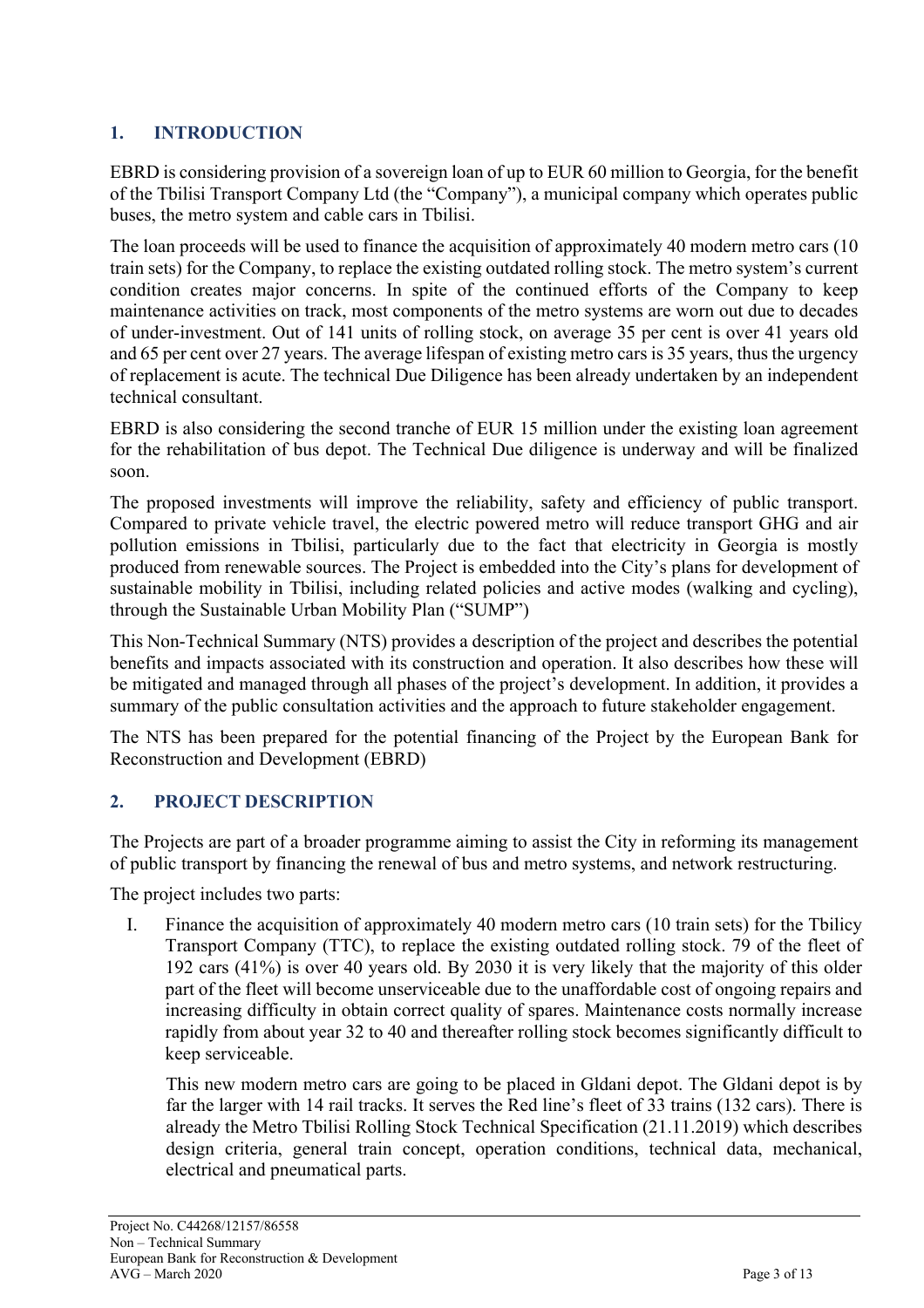



Map 1. Location of Metro depot Gldani Photo 1. Metro Gldani

II. EBRD is also considering the second tranche of EUR 15 million under the existing loan agreement for the rehabilitation of bus depot. Bus depot №1 is considered to be reconstructed. Project documentation for reconstruction is already developed.



Map 2. Location of Bus Depot 1 Photo 2. Bus depot 1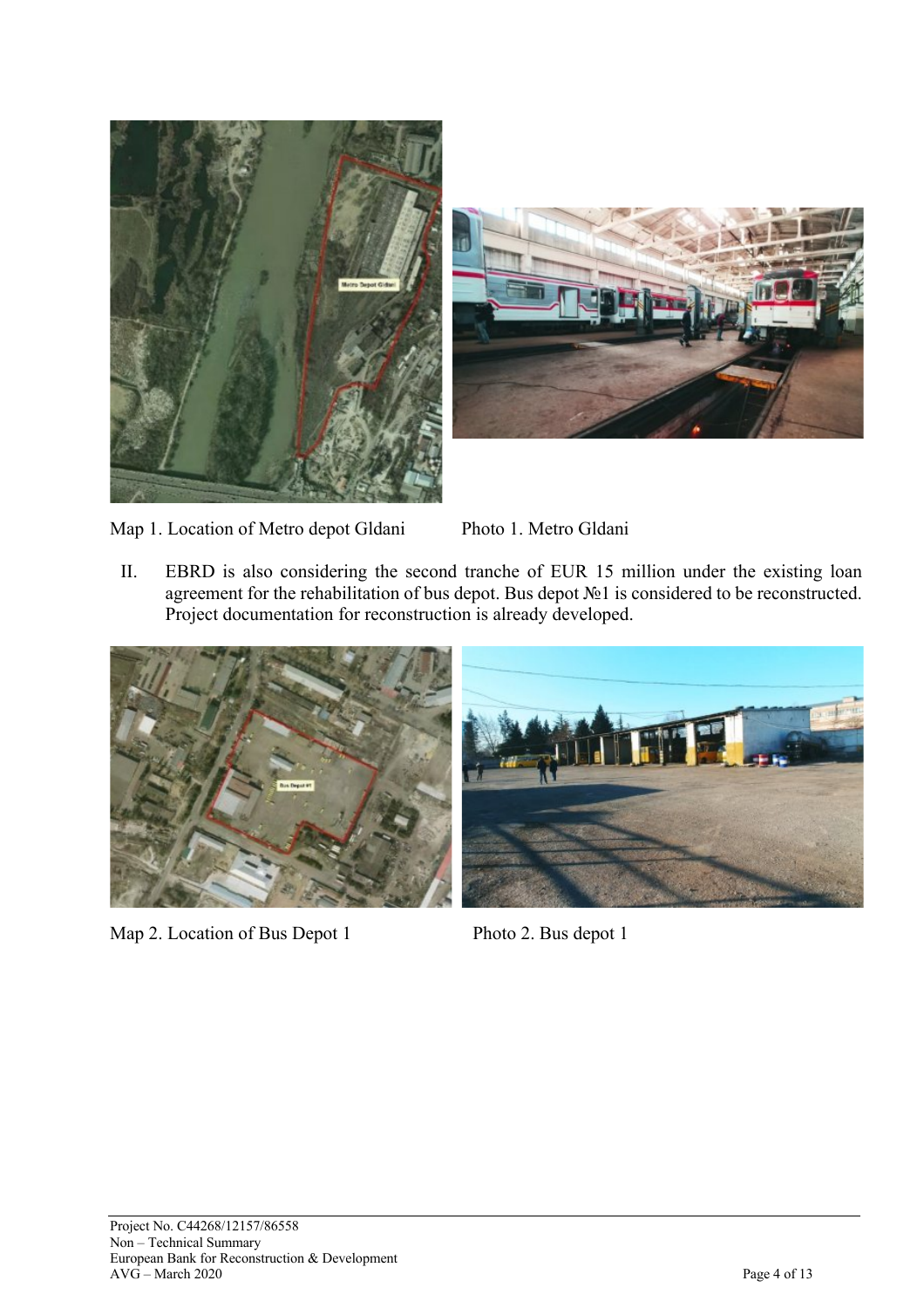#### **3. BACKGROUND**

Tbilisi Transport Company (formerly Tbilisi Metro Ltd) is 100% owned by Tbilisi City Hall, has been operating since 1966 when the first subway to Didube - Rustaveli was opened. In 2009, according to the decision of the Tbilisi City Hall, the company was given ownership of municipal buses and related real estate in the form of three car parks. In 2012 the company joined Tbilisi Railway Infrastructure and the newly constructed Rike-Narikala Railway. In 2018, the company joined Tbilisi's parking system with up to 32'000 parking spaces.

The company employs up to 6'492 people who work continuously to provide high-quality transport services to travelers and city guests alike and to make their journey as safe and comfortable as possible.

Bank has been supporting TTC with a number of TCs (Health and Safety Management System TTC Corporate Developmnet Programme (CDP) and Stakeholders Participation Programme (SPP), Gender, Traffic Safety), review of existing corporate EHS management systems was mostly based on the analysis and desktop review of the available documentation and reports.

#### **4. PROCESS**

Technical specification for new metro cars is already developed by TTC. Technical Due Diligance (TBILISI METRO TRAINS. DUE DILIGENCE STUDY: TECHNICAL Metro trains procurement. 23.01.2020) is already provided for the Project. TTC is currently in process of tender for metro cars' supplier. Generally, electric trains are designed with relatively high levels of electrical energy efficiency. Electric trains produce no emissions at the point of use and are therefore the cleanest and most environmentally friendly form of mass passenger transport.

The reconstruction project for metro depot №1 is developed. It includes modernization of buildings, service center, new bus washing station, fuel station, water treatment and water supply system, fire safety equipment and fire fighting system, security system, electrical supply, air filtering system for emission sources, special area for waste segregation, medical room.



Picture 1. Visualization of bus depot rehabilitation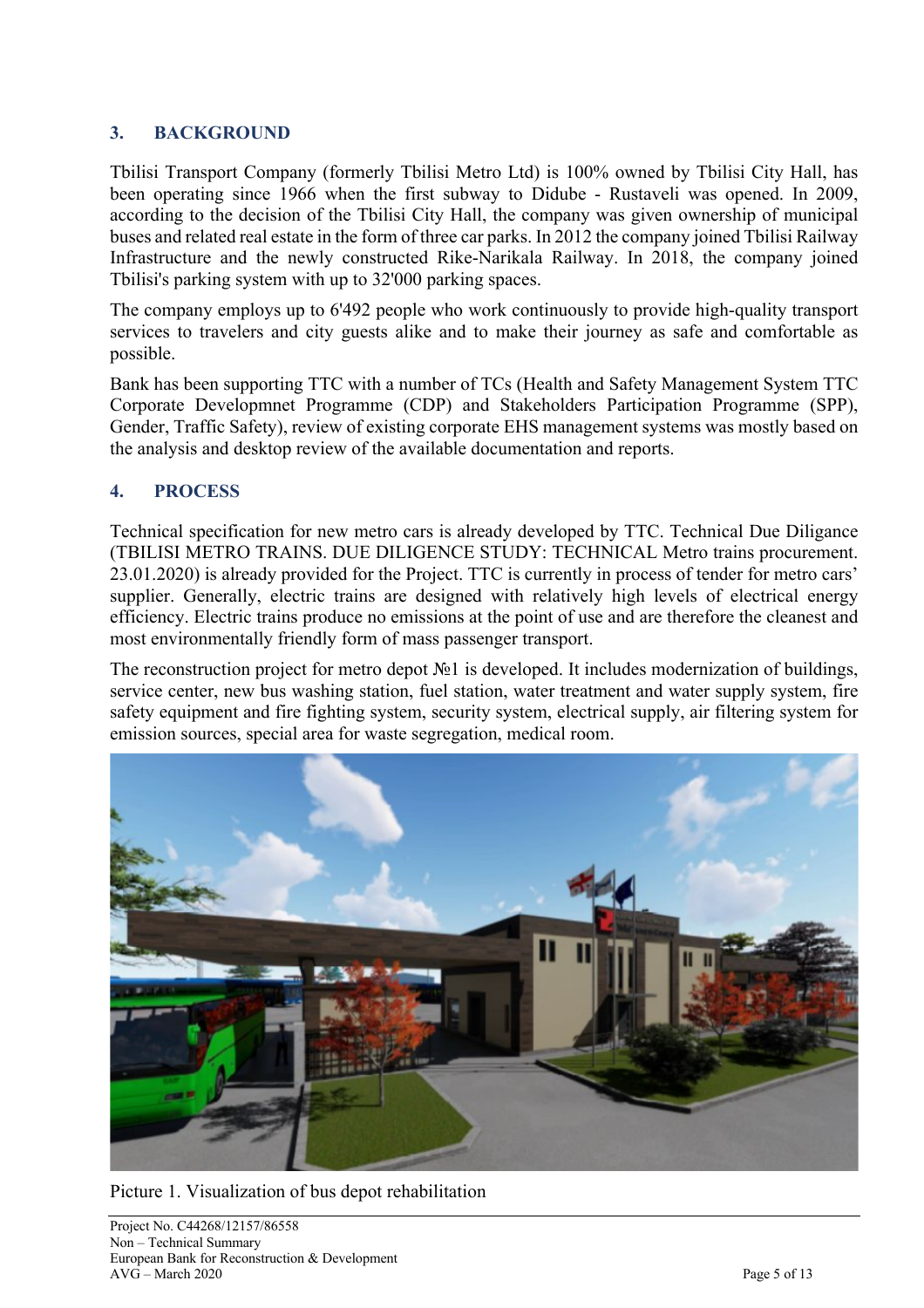#### **5. ENVIRONMENTAL BENEFITS, ADVERSE IMPACTS AND MITIGATION MEASURES**

#### *Land use planning and changes*

No changes are expected from project activities. Bus depot reconstruction will not affect the size of land plot which is currently used for bus depot.



#### Scheme 1. Bus depot №1

#### *Land contamination*

The possible contamination of the site is related to future construction wastes, as well as the waste produced by future bus fleets operation. Ground analyses were performed by the Company to mitigate any negative impacts on natural resources.

Tbilicy Transport Company has company's Waste Management Plan which should be followed during and after reconstruction.

The waste on site must be removed under a Waste Management Plan using a legitimate and reputable waste contractor, to an appropriate facility. In addition, any waste generated during construction must also be disposed of under a waste management plan by a reputable waste contractor, to an appropriate facility. Waste disposal contractors are already identified by the Company.

Mitigation during the construction phase should include implementing best practice during construction works and the operational phase. Upon application of the mitigation measures the magnitude of any residual impacts both in the construction and operational phase are medium.

#### *Water resources, impacts and management measures*

The project will use a relatively low level of water, mainly for washing of buses.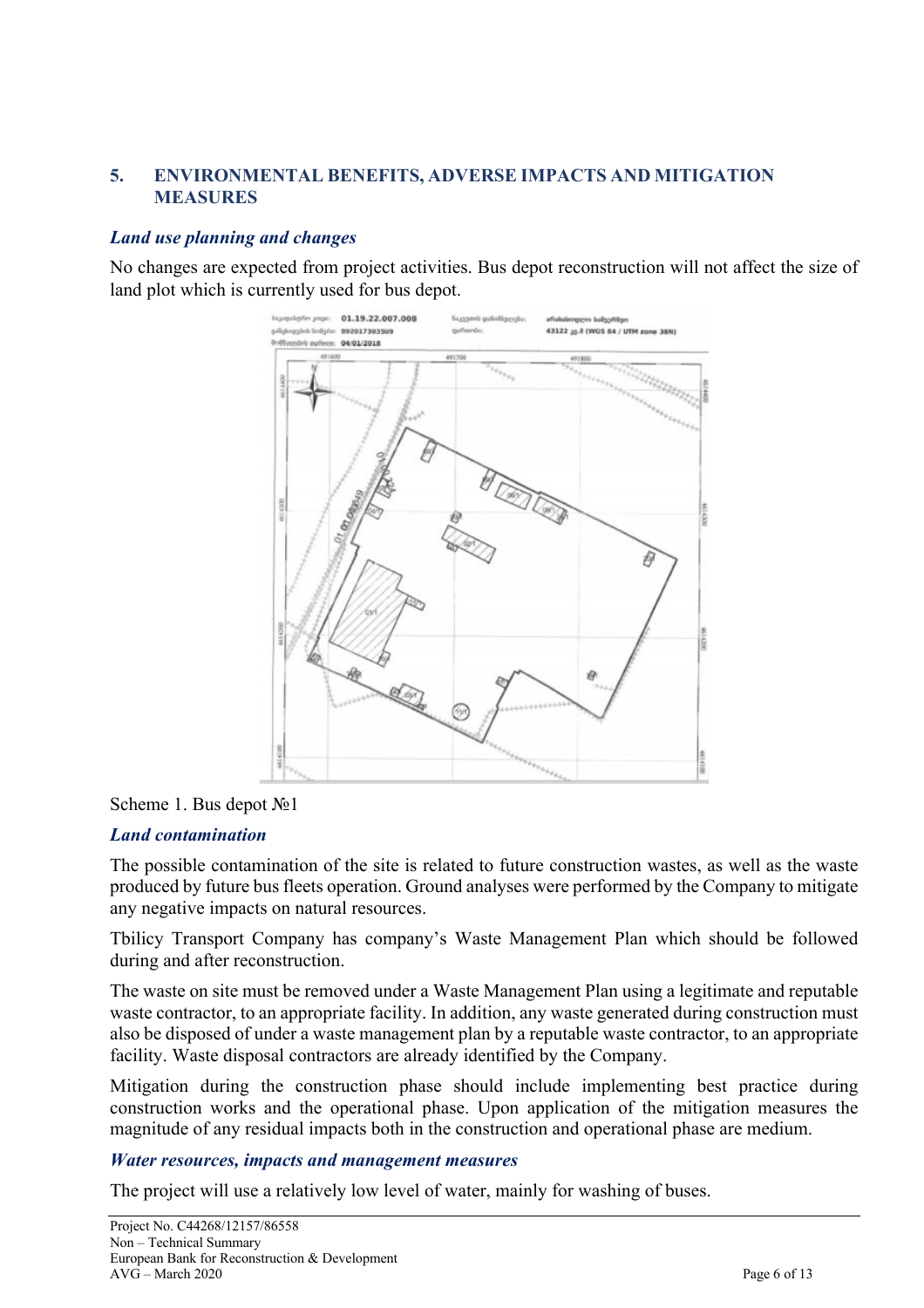It is planned to install Christwash system for bus cleaning purpose. The advantage of such system is big recycling ratio. Up to 85% of water will be reused. Where possible water consumption should be minimised, and where appropriate non-potable water should be used.

All the works are supposed to be according to Law of Georgia on water (No 936–IS; dated 16/10/1997).

#### *Habitats, ecology (flora and fauna) and nature conservation, impacts and management measures*

Generally, there are no designated conservation areas on the site of the proposed project.

#### *Air quality, impacts and management measures*

The impact of the proposed project has been assessed both during the possible construction phase and during the operational phase for both air quality and climate. Monitoring measures should be provided both for reconstruction and operation phases.

All the works are supposed to be according to Law of Georgia on air protection.

#### *Traffic, noise and vibration; impacts and management measures. Raw material sourcing and transportation, including borrow pits.*

Reconstruction activities will have insignificant impact on local communities as the depot is situated within the industrial, less populated area of the city. The proposed project will have positive impact on the municipal transportation system of Tbilisi.

#### *Road safety impacts and management measures.*

**TTC is currently in process of ISO 39001** implementation - Road Traffic Safety (RTS) Management System. Moreover, all the transportation activities will be in accordance with Law of Georgia on Roads (N1830-RS).

#### *Associated infrastructure impacts and management measures.*

The proposed project will have significant positive impact on the infrastructure bus depot.

#### *Cumulative impacts. Induced (indirectly consequential) impacts*.

The detailed assessments of cumulative impacts as well as induced impacts supposed for performing after the project design documentation finalizing.

#### *Occupational health and safety issues; including explosives safety*

TTC has corporate health and safety management system and currently is focusing on **ISO 45001 implementation** in bus depot №2 which has better infrastructure and conditions vs bus depot 1 and bus depot 3. The building conditions and infrastructure in the depots 1 and 3 are critical and therefore have significant impact on H&S risks.

The key area of finding relates to the fire safety, hazardous works risk management, obsoletes management standards, gaps in basic H&S programs and leak of HSE behavior focused trainings for employees. It's highly recommended further develop health safety management system in line with ISO 45001 and best available practices, implement OHS management system in metro Gldani depot and bus depot 1 after the reconstruction activities.

#### *Disruption, health and safety during construction*

Periodical audit process of construction activities by HSE specialists from TTC is recommended to provide.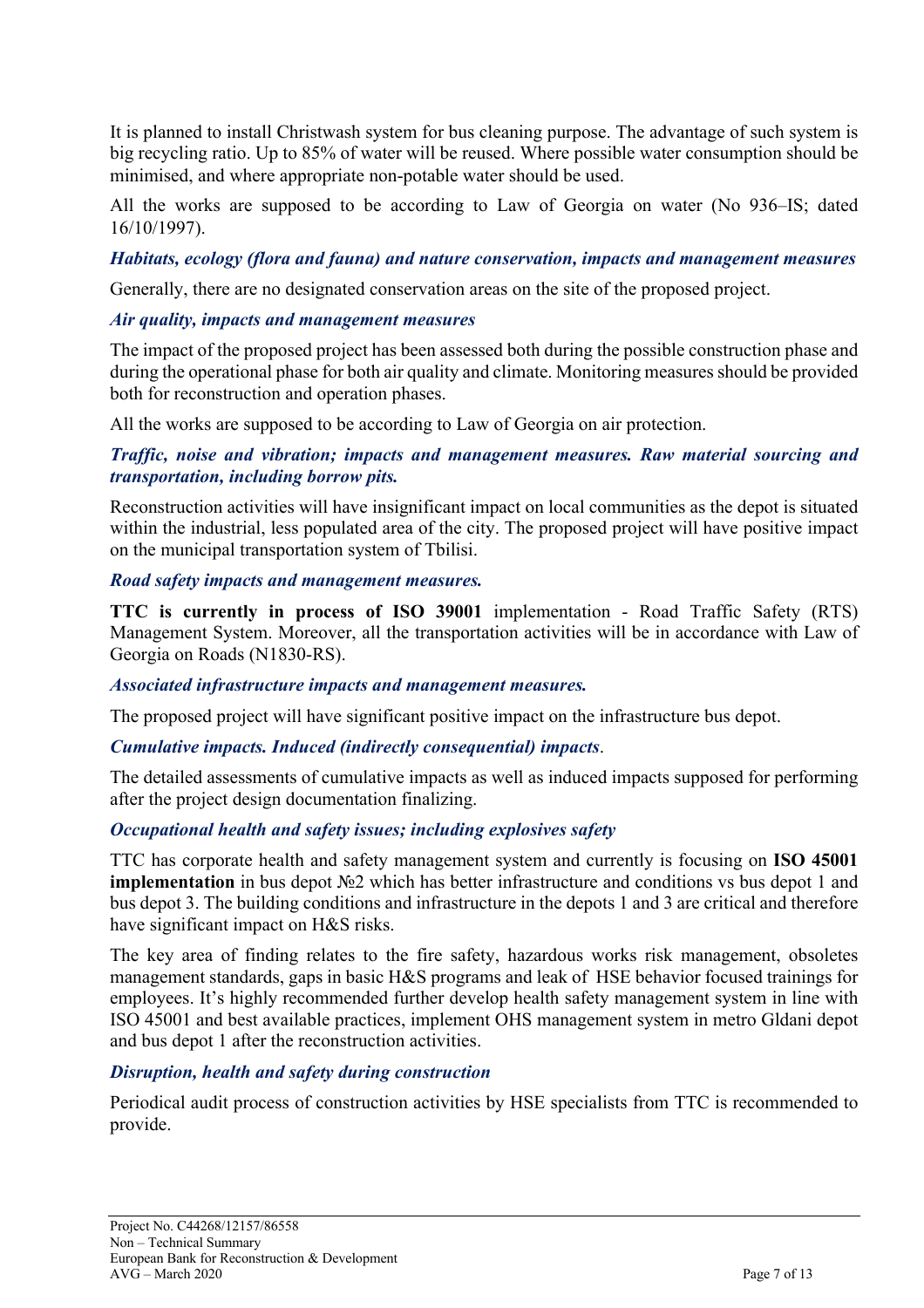#### *Consistency with policy, law and other plans.*

The proposed project activities will be implemented according to the existing Georgian legislation and developed corporate management system.

Georgia is currently not a Part to the UNECE's Espoo Convention on the Environmental Impact Assessment (EIA) in a Transboundary Context and its Protocol on Strategic Environmental Assessment (SEA). The country signed, but has not ratified the SEA Protocol

#### *Environmental management plans, mitigation measures and compensatory measures.*

The Projects overall are considered to have a relatively low potential impact on the environment. Considering the positive aspect of infrastructure development, all of the impacts in general are considered of low overall significance.

TTC has already developed environment management system and is in process of **ISO 14001 certification.**

With appropriate mitigation measures the Project can be developed in accordance with EBRD PRs.

#### **6. SOCIAL BENEFITS, ADVERSE IMPACTS AND MITIGATION MEASURES**

#### *Socio-economic impacts; including gender and management measures (considering gender specificities and needs).*

The issue of gender equality is important fot the visited sites. There is very low percent of women on the top level of the municipal companies all over the country. At the moment 1374 women are working in TTC. Only 22 women are drivers of the buses (out of 1300).

A significant impact on raising the level of employing women makes an Equality Policy of Tbilisi Transport Company (signed in 2019). Since 2017 TTC has made tremendous progress in promoting and putting in practice an Equal Opportunities Strategy. On November 19th, 2019 TTC organized a Forum supported by UN-Women organization to raise awareness of female employees in transport sector among the country. TTC was the only one company represented on the Forum with such a high level of developed equal and gender politics and strategy.

#### *Impacts on businesses and employment. Impacts to existing infrastructure and public services. Local traffic and access impacts*

The most important social benefit of the project is the improvement of transportation service for citizens and H&S conditions for employees of TTC.

#### *Land acquisition and resettlement*

Generally, the Project will have low impact on land use and settlement patterns.

#### *Public road safety; including health and safety mitigation in the design.*

There are no special issues related to road safety.

#### *Cultural heritage, impacts and management measures*

No impacts on objects of cultural heritage are expected to have in place.

#### *Social management plans, mitigation measures and compensatory measures*

Environmant and Social Management Plan is already developed and followed by TTC. Based on the foregoing, the Project's potential adverse future environmental and social impacts this project is Category B project. Category B projects require an Environmental Analysis to assess any potential future environmental impacts associated with the proposed project, identify potential environmental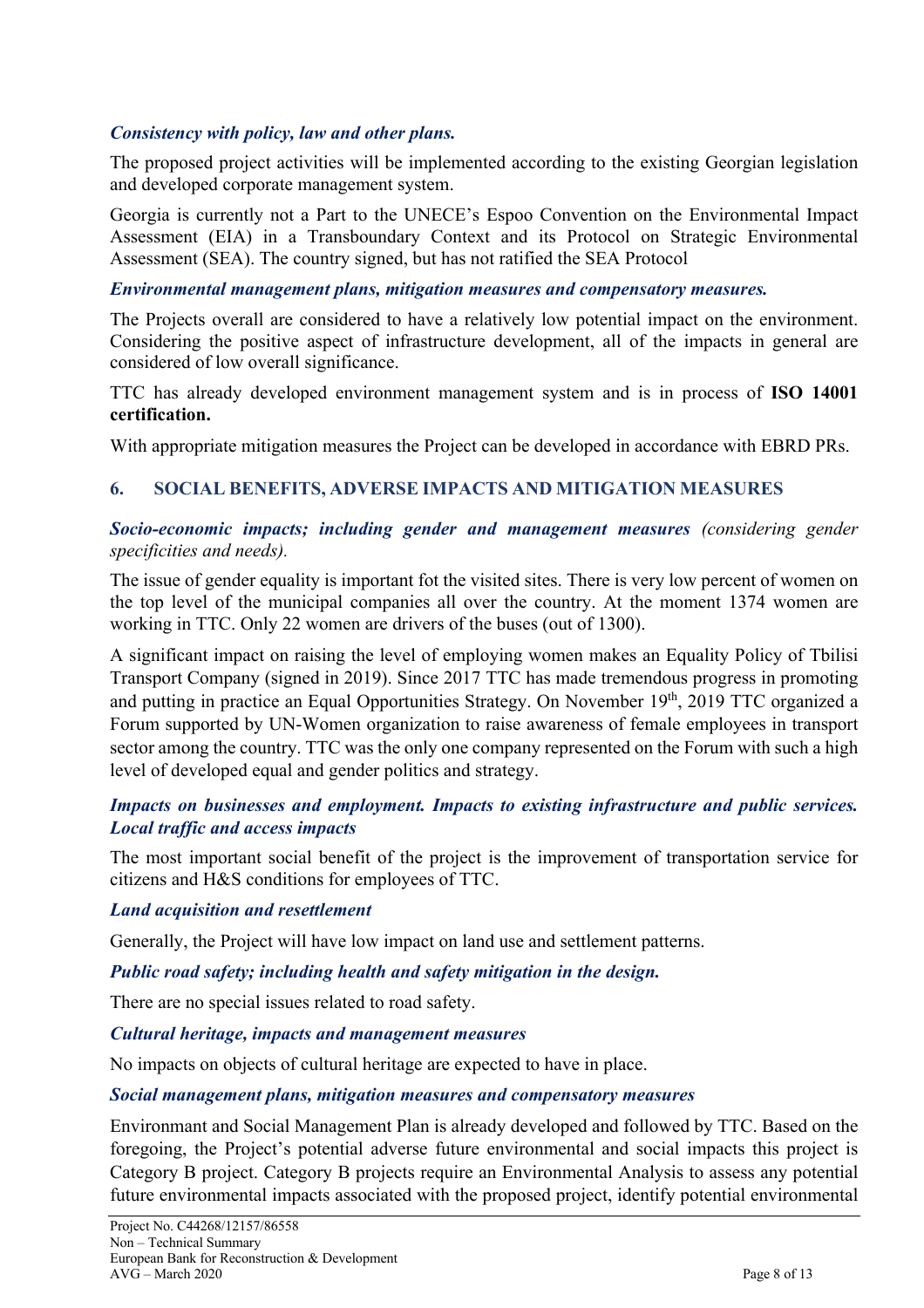improvement opportunities, and recommend any measures needed to prevent, minimise, and mitigate adverse impacts. TTC should continue to implement an ESMS proportionate to the impacts and risks in accordance with PR and monitor and report on the project's compliance with the PRs.

#### *Community health impact and mitigation measures against COVID-19*

The major risk consists of gathering of workers, bringing the workers from different side of city/country, work in close spaces (while reconstructing buildings), lack of disinfection materials. Therefore, to use all preventive measures is mandatory in order to significantly decrease possibility of infecting.

There is no specific OHS standard covering COVID-19. However, some requirements may apply to preventing occupational exposure to COVID-19. Among the most relevant are:

- using gloves, eye and face protection, and respiratory protection.
- when respirators are necessary to protect workers, employer must provide a comprehensive number of respirators for protection
- employer shall furnish to each worker "employment and a place of employment, which are free from recognized hazards that are causing or are likely to cause death or serious physical harm."

There are also number of genereal reccomendations that shall be implemented during the pandemy.

#### Social distancing

Effective way to slow the spread of COVID-19 is making a conscious effort to keep a physical distance between each other. Social distancing is proven to be one of the most effective ways to reduce the spread of illness during an outbreak. Major measures:

- avoiding non-essential gatherings;
- avoiding common greetings, such as handshakes;
- avoiding crowded places;
- limiting contact with people at higher risk like older adults and those in poor health;
- keeping a distance of at least 2 arms-length (approximately 2 metres) from others.

#### **Hygiene**

Proper hygiene can help reduce the risk of infection or spreading infection to others:

- wash hands often with soap and water for at least 20 seconds, especially after using the washroom and when preparing food;
- use alcohol-based hand sanitizer if soap and water are not available;
- avoiding touching eyes, nose, or mouth with unwashed hands;
- clean the following high-touch surfaces frequently with regular household cleaners or diluted bleach (1 part bleach to 9 parts water): toilets, phones, electronics, door handles.

#### Wearing masks

For healthy individual, the use of a mask is not recommended for preventing the spread of COVID-19. Wearing a mask when person not ill may give a false sense of security. There is a potential risk of infection with improper mask use and disposal. They also need to be changed frequently. However, it can be a recommendation to wear a mask if person experiencing symptoms of COVID-19 while seeking or waiting for care. In this instance, masks are an appropriate part of infection prevention and control measures.

Employer shall implement the next steps to promote mitigation measures against COVID-19:

• actively encourage sick employees to stay home or separate sick employees if it was noticed at the workplaces;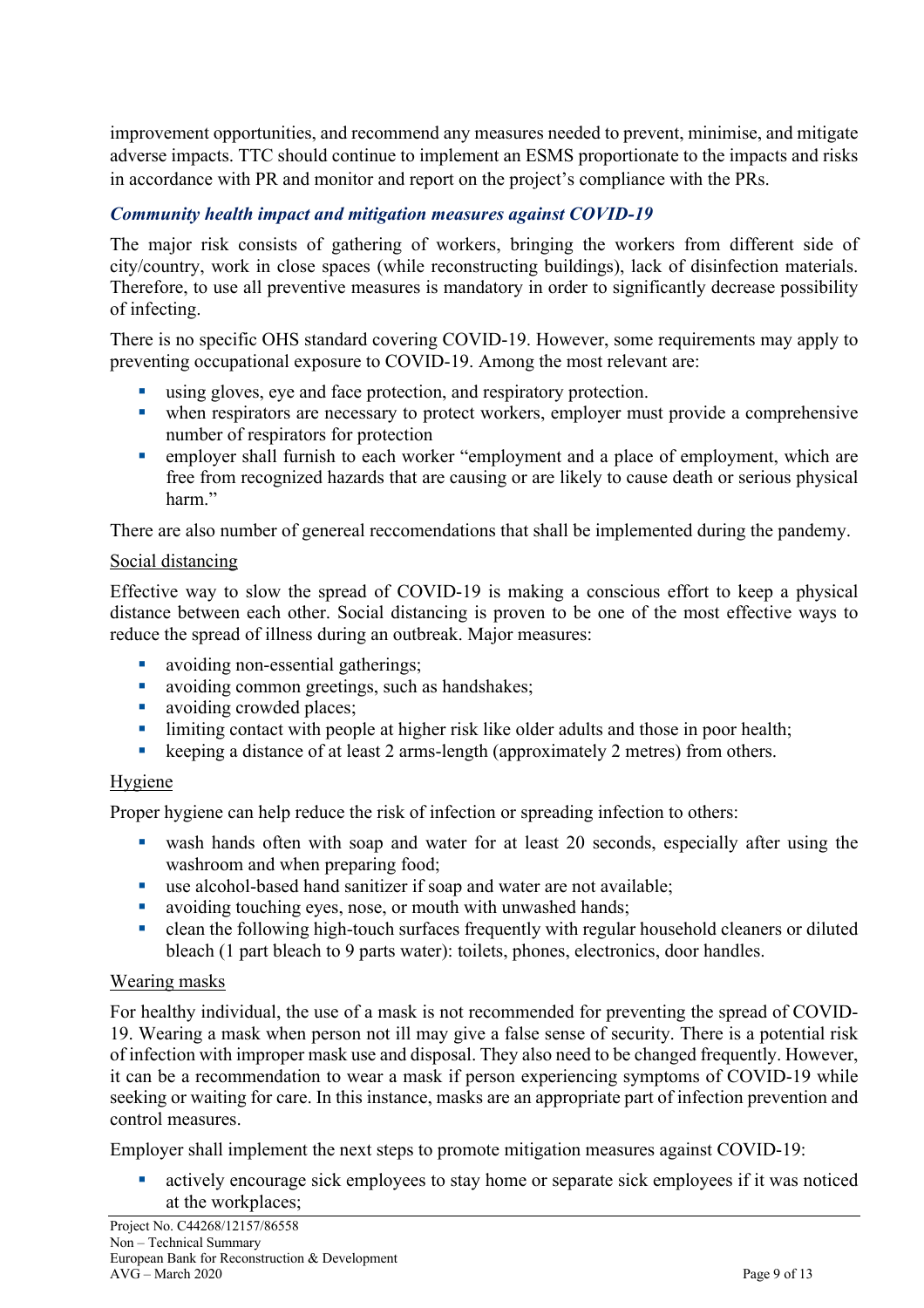- **•** review human resources policies to make sure that policies and practices are consistent with public health recommendations and are consistent with existing state workplace laws;
- explore whether possible to establish policies and practices, such as flexible worksites (e.g., telecommuting) and flexible work hours (e.g., staggered shifts), to increase the physical distance among employees and between employees and others if state and local health authorities recommend the use of social distancing strategies;
- identify essential business functions, essential jobs or roles, and critical elements within supply chains (e.g., raw materials, suppliers, subcontractor services/products, and logistics) required to maintain business operations;
- set up authorities, triggers, and procedures for activating and terminating the company's infectious disease outbreak response plan, altering business operations (e.g., possibly changing or closing operations in affected areas), and transferring business knowledge to key employees;
- plan to minimize exposure between employees and also between employees and the public, if public health officials call for social distancing;
- establish a process to communicate information to employees and business partners on Companies infectious disease outbreak response plans and latest COVID-19 information. Anticipate employee fear, anxiety, rumors, and misinformation, and plan communications accordingly.

## **7. MONITORING OF IMPACTS**

There will be a need in fully implementing the requirements of the Environmental and Social Action Plan (ESAP), developed for this Project. This includes a requirement to monitor the implementation of the ESAP and monitor ESHS performance.

#### **Monitoring during construction stage should include:**

#### **1) Air quality monitoring and pollution prevention**

Monitoring inspections should control:

- technical conditions of the vehicles and construction machinery, control of exhaust gases;
- storage and transportation of bulk materials by a construction Contractor;
- limit use of roads in populated areas;<br>• protection for the optimal speed of the
- § protection for the optimal speed of the traffic (especially on earth roads);
- possibility to shut engines or working with a minimum rotation when they are not used and ensure proper maintenance of the all machinery;
- covering properly the vehicles while transporting materials from which dust is expected to be easily spread and provide special pavement or watering in the storage areas for such materials from which dust is expected to be easily spread.

#### **2) Water quality**

Monitoring inspection should include control of:

- contaminated water discharge during the earth works;
- **•** discharging vehicles or equipment for wash down waters;
- § proper management of contaminated wastewater generated from construction sites, management of storm waters;
- storage and transportation of liquid materials by a construction Contractor;
- removal of all potential pollutants after the completion of works.

#### **3) Chemical usage and hazardous materials monitoring**

■ ensure to check MSDS before purchasing materials for construction activities;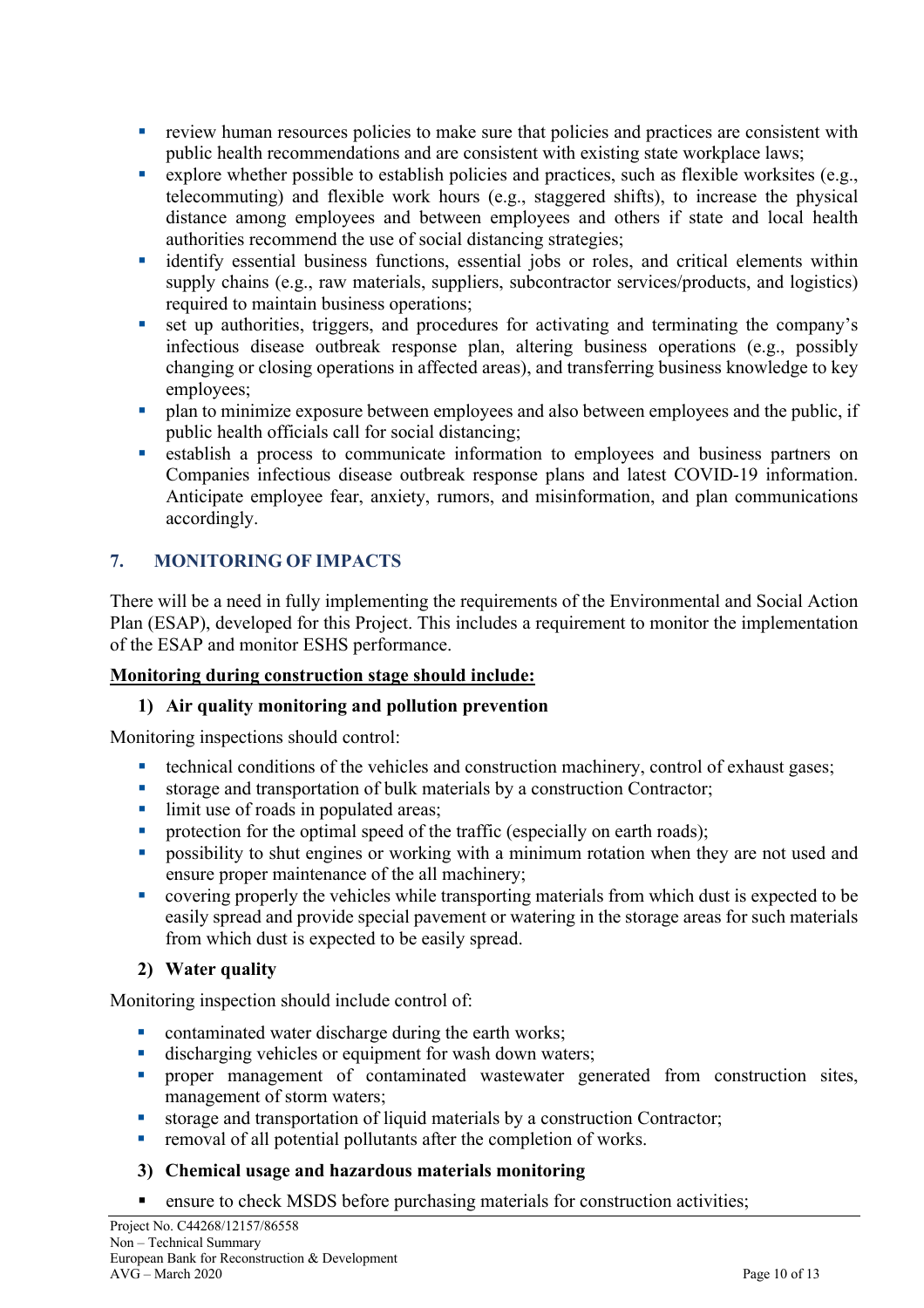- check PPE for work with chemicals according to recommended in MSDS;
- § preventive measures from soil contamination and compliance to rules of storage-usage of fuel and lubricants;
- provide the required by national legislation and international regulations measures for safe handling and storing the hazardous materials.

## **4) Waste management**

Monitoring inspection should include control of:

- collection and removal after completion of construction works, all kind of wastes (including hazardous wastes) from the area;
- management of municipal and other solid wastes (contaminated wipes used for equipment cleaning, dirty work gloves)
- compliance with the restriction for onsite waste incineration by a construction Contractor;
- removal of hazardous wastes for further management by the licensed contractor.

## **5) Noise / vibration**

• Monitoring inspection should include hours of operations (in order to exclude noisy works in proximity to residential areas during night hours).

## **6) OHS**

- provide monitoring according to Construction and Environment Management Plan;
- follow risk assessment and permit to work process for high dangerous works, provide periodical check of compliance;
- periodical safety walks and behavior observation visits from site management team (unsafe conditions and unsafe behavior registration, check of necessary PPE , etc.).

## **7) Socio-economic and cultural issues including community safety**

- for better control over construction subcontractors' EHS performance it is recommended to apply the same Health and Safety requirements for contractors as for own stuff;
- since there is always a possibility for revealing of archaeological items during the excavation works the personnel dealing with excavation should be instructed on monitoring of the soil in pits and extracted spoil for presence of archaeological items;
- develop monitoring frequency by OHS TTC specialist (ones or twice a month audit the construction activities);
- **•** record complaints and relevant response to them.

## **Monitoring during operation phase**

## **1) Climatic conditions**

Emissions of GHG should be monitored and reported once a year. The EBRD's Methodology for Assessment of Greenhouse Gas Emissions can be used for accounting of the emissions.

## **2) Surface and ground water quality**

Municipality should monitor the quality of storm water (subject to discharge to rivers) after the onsite treatment on a regular basis. The frequency and scope of sampling will be defined in the course of development of Discharge Specification

## **3) Air quality**

The quality of air should be monitored by TTC. The scope and frequency of sampling will be defined in the course of development of background documents for obtaining a permit for emissions for the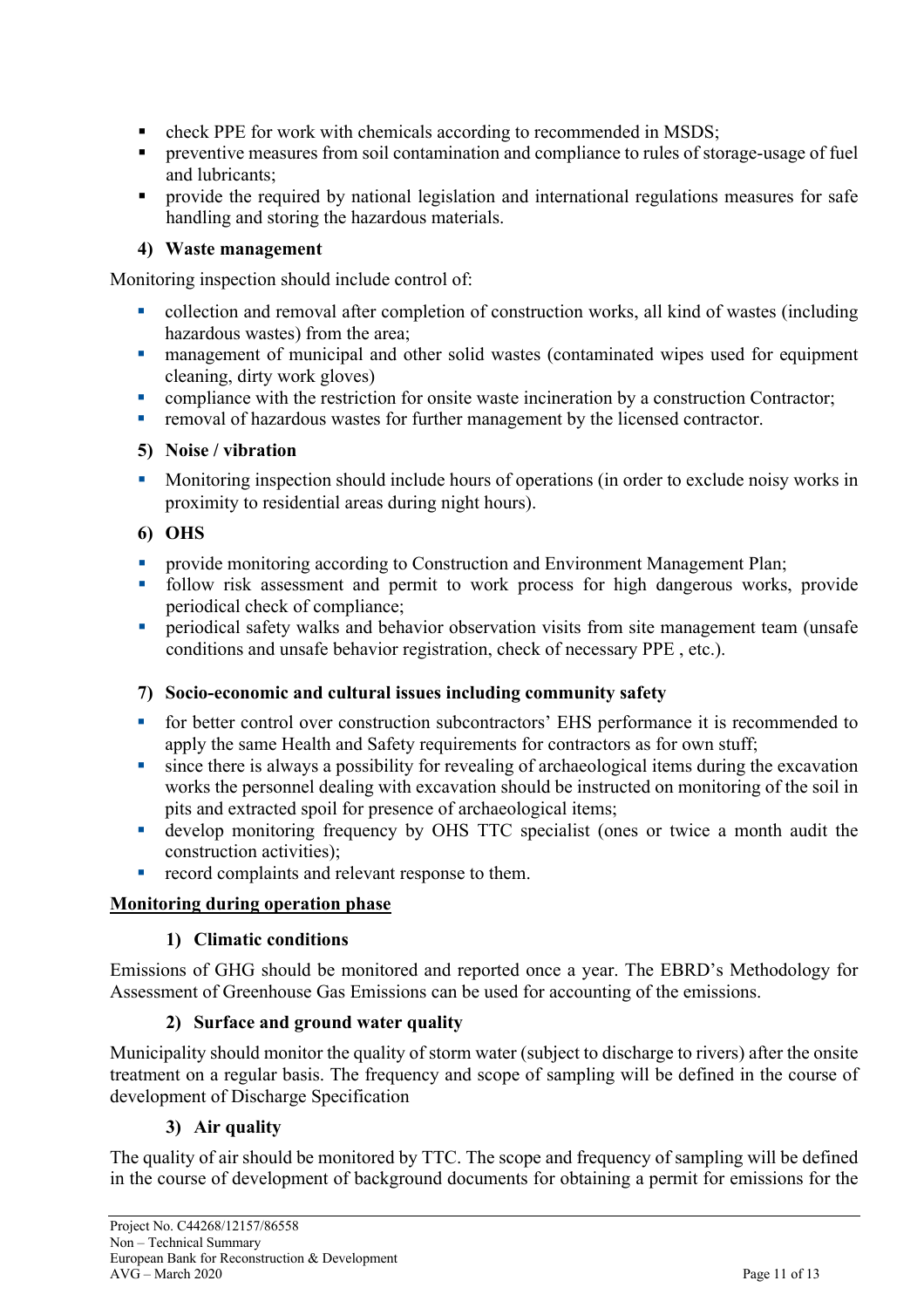depot. The air quality monitoring for the extension is applicable to the emission sources that are outside of the project scope.

#### **4) Socio-economic and cultural issues**

Client should spread its OHS monitoring system to the bus depot №1 and metro Gldani. Standard transportation KPI's should be developed and measured in order to meet the transportation demands in an optimal way.

#### **8. STAKEHOLDER ENGAGEMENT PLAN (SEP)**

A Stakeholder Engagement Plan (SEP) has been developed with the objective of identifying key stakeholders and ensuring that, where relevant, they are informed in a timely manner of the potential impacts of project. The SEP also identifies a formal grievance mechanism to be used by stakeholders (internal and external) for dealing with complaints, concerns, queries and comments. If activities change or new activities relating to stakeholder engagement commence, the SEP will be brought up to date. It will also be reviewed periodically during project implementation and updated as necessary. The SEP includes the following:

- Public consultations and information disclosure requirements;
- Identification of stakeholders and other affected parties;
- Overview of previous engagement activities;
- Stakeholder Engagement Programme (SEP) including methods of engagement and resources;
- Grievance mechanism with a template for provision of comments/complaints.

Stakeholders could be individuals and organisations that may be directly or indirectly affected by the project either in a positive or negative way, who wish to express their views.

All general comments, queries and grievances can be submitted to the TTC staff member provisionally appointed to be the CLO, through contact details as shown below:

- Name: Tamaz Robakidze
- Company: TTC
- Postal Address: [Placeholder: TBC by TTC]
- E-mail address: TRobakidze@metro.ge
- Dedicated Grievance Telephone Number: personal +995 577 788 008; hotline number: +995 32293 44 44
- Website: www.ttc.com.ge
- Facebook page: https://www.facebook.com/ttc.com.ge/